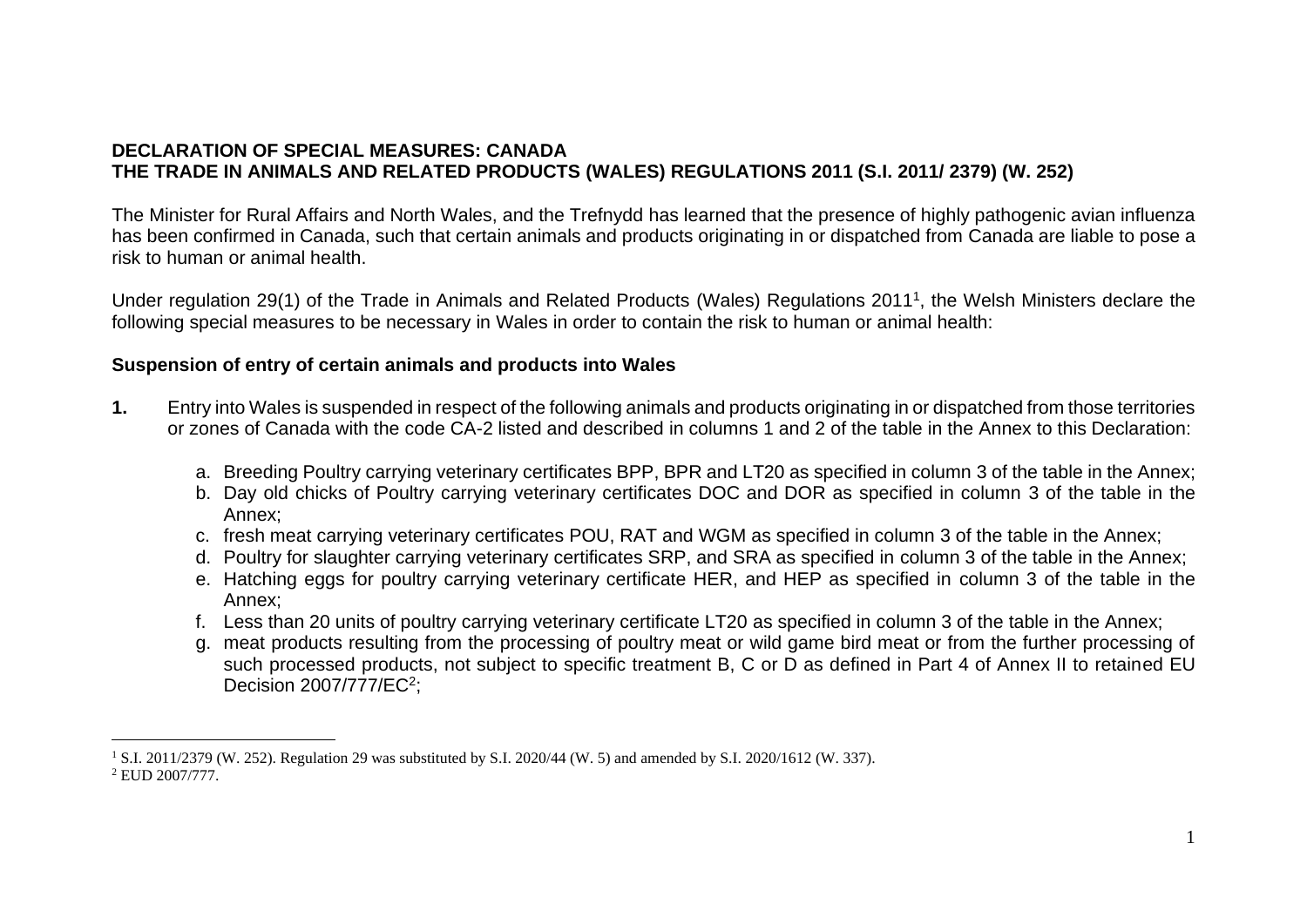- h. unprocessed animal by-products containing bodies or parts of poultry or wild game birds or products obtained from poultry, ratites or wild game birds;
- i. composite products containing meat products resulting from the processing of meat, poultry or wild game birds or from the further processing of such processed products, not subject to specific treatment B, C or D as defined in Part 4 of Annex II to retained EU Decision 2007/777/EC.
- **2**. Paragraphs 1(h) and 1(i) of this Declaration does not apply to:
	- a. specified pathogen free eggs within the meaning of Article 2 of Commission Regulation (EC) 798/2008; and
	- b. eggs as defined in paragraph 5.1 of Annex 1 to Regulation (EC) 853/2004 or egg products as defined in paragraph 7.3 of that Annex to that Regulation.
- **3**. Where dates are indicated in column 6 of the table in the Annex to this Declaration:
	- a. the entry of such animals and products into Wales is permitted, including those transported on the high seas, if they are produced before the date specified in column 6 and imported during a period of 90 days from the date specified in column 6.
- 4. Where dates are indicated in column 7 of the table in the Annex to this Declaration:
	- a. animals and products produced after the date specified in column 7 may be imported into Wales.

#### **Interpretation**

- **5.** In paragraph 1 of this Declaration:
	- a. "poultry" and "meat" have the same meaning as in Article 2 of retained EU Regulation 798/2008<sup>3</sup>

<sup>3</sup> EUR 798/2008.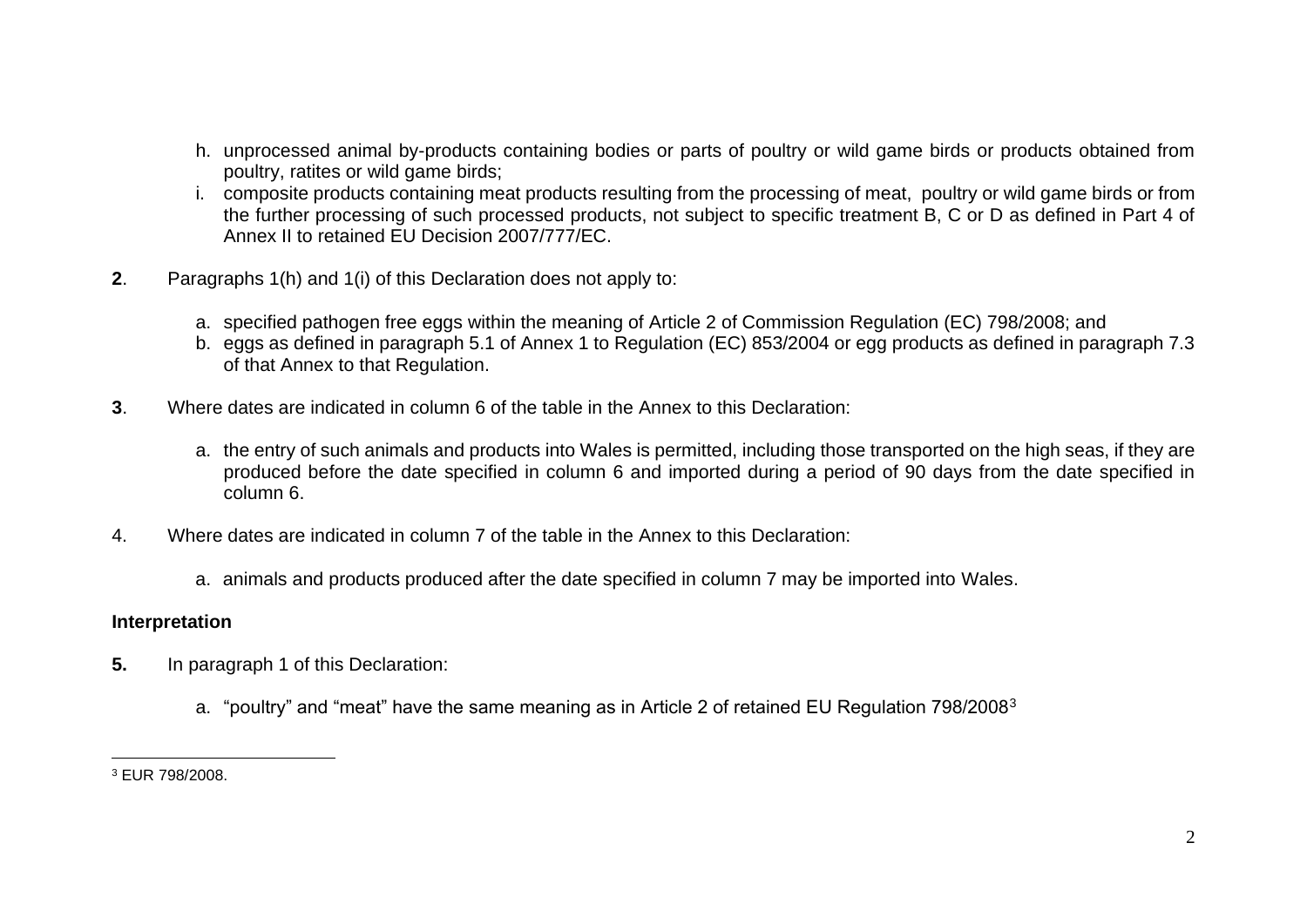- b. "meat products" has the same meaning as in paragraph 7.1 of Annex I to retained EU Regulation 853/2004<sup>4</sup>
- c. "animal by-products" has the same meaning as in Article 3 of retained EU Regulation 1069/2009<sup>5</sup>
- d. "composite products" has the same meaning as in Article 2 of retained EU Decision 2007/275/EC<sup>6</sup>

## **Coming into force and duration of the special measures**

**6**. The special measures in this Declaration apply from the beginning of the day after the day on which this Declaration is made until this Declaration is revoked or amended by further declaration.

**7.** This Declaration revokes the Declaration made on 05 May 2022.

**Signed** 

Date made: 26/05/2022

Gavin Watkins, Deputy Chief Veterinary Officer for Wales under authority of the Minister for Rural Affairs and North Wales, and the Trefnydd, one of the Welsh Ministers

*Import of animals or products in breach of this declaration is an offence under regulation 39 of the Trade in Animals and Related Products (Wales) Regulations 2011.* 

<sup>4</sup> EUR 853/2004.

<sup>5</sup> EUR 1069/2009.

<sup>6</sup> EUD 2007/275.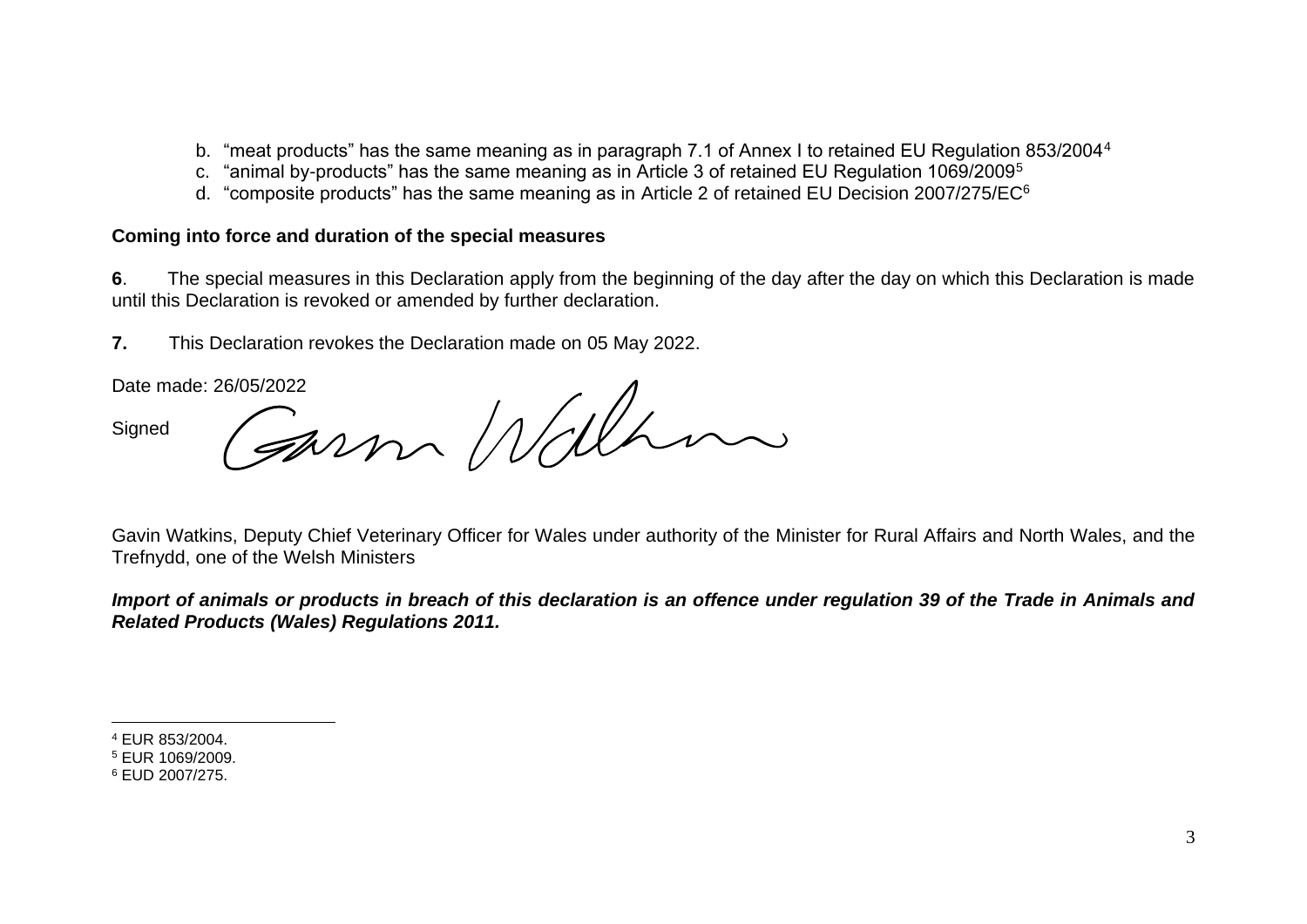## **Annex**

|                                 |                                                                | Veterinary certificate   |                          |                     |                 |                 |
|---------------------------------|----------------------------------------------------------------|--------------------------|--------------------------|---------------------|-----------------|-----------------|
| Code of<br>territory or<br>zone | Description of territory or zone                               | Model(s)                 | Additional<br>quarantees | Specific conditions | Closing<br>date | Opening<br>date |
| 1                               | 2                                                              | 3                        | 4                        | 5                   | 6               | $\overline{7}$  |
| CA-0                            | Whole country                                                  | EP, E                    |                          |                     |                 |                 |
|                                 |                                                                | <b>WGM</b>               | VIII                     |                     |                 |                 |
| $CA-1$                          | The whole country of Canada excluding area                     | POU, RAT                 |                          | N                   |                 |                 |
|                                 | $CA-2$                                                         | BPP, BPR, DOC, DOR,      |                          |                     |                 |                 |
|                                 |                                                                | HEP, HER, SRP, SRA, LT20 |                          |                     |                 |                 |
| $CA-2$                          | Area of Canada corresponding to:                               |                          |                          |                     |                 |                 |
|                                 | Territory of Canada corresponding to                           | <b>WGM</b>               |                          | P <sub>2</sub>      | 30.01.22        | 28.06.22        |
|                                 | Nova Scotia 01 with Geographic Coordinates                     | POU, RAT                 |                          | N P2                |                 |                 |
| CA-2.1                          | 45.0, -64.63 in Western Nova Scotia and the                    | BPR, BPP, DOC, DOR,      |                          |                     |                 |                 |
|                                 | 10km surrounding control zone to the above<br>coordinates.     | HEP, HER, SRP, SRA, LT20 |                          |                     |                 |                 |
| $\overline{CA\ 2.2}$            | Territory of Canada corresponding to                           | <b>WGM</b>               |                          | P <sub>2</sub>      | 02.02.22        | 09.06.22        |
|                                 | Nova Scotia 02 with Geographic Coordinates                     | POU. RAT                 |                          | <b>NP2</b>          |                 |                 |
|                                 | 44.9878, -64.1379 in Western Nova Scotia and                   | BPP, BPR, DOC, DOR, HEP, |                          |                     |                 |                 |
|                                 | the 10km surrounding control zone to the above<br>coordinates. | HER, SRP, SRA, LT20      |                          |                     |                 |                 |
| CA 2.3                          | Territory of Canada corresponding to Ontario 01                | <b>WGM</b>               |                          | P <sub>2</sub>      | 26.03.22        |                 |
|                                 | with Geographic Coordinates 43.63, -80.39 in                   | POU. RAT                 |                          | <b>NP2</b>          |                 |                 |
|                                 | Southern Ontario and the 10km surrounding                      | BPP, BPR, DOC, DOR, HEP, |                          |                     |                 |                 |
|                                 | control zone to the above coordinates.                         | HER, SRP, SRA, LT20      |                          |                     |                 |                 |
| $CA$ 2.4                        | Territory of Canada corresponding to Ontario 02                | <b>WGM</b>               |                          | P2                  | 26.03.22        |                 |
|                                 | with Geographic Coordinates 43.55, -80.53 in                   | POU, RAT                 |                          | $N$ P2              |                 |                 |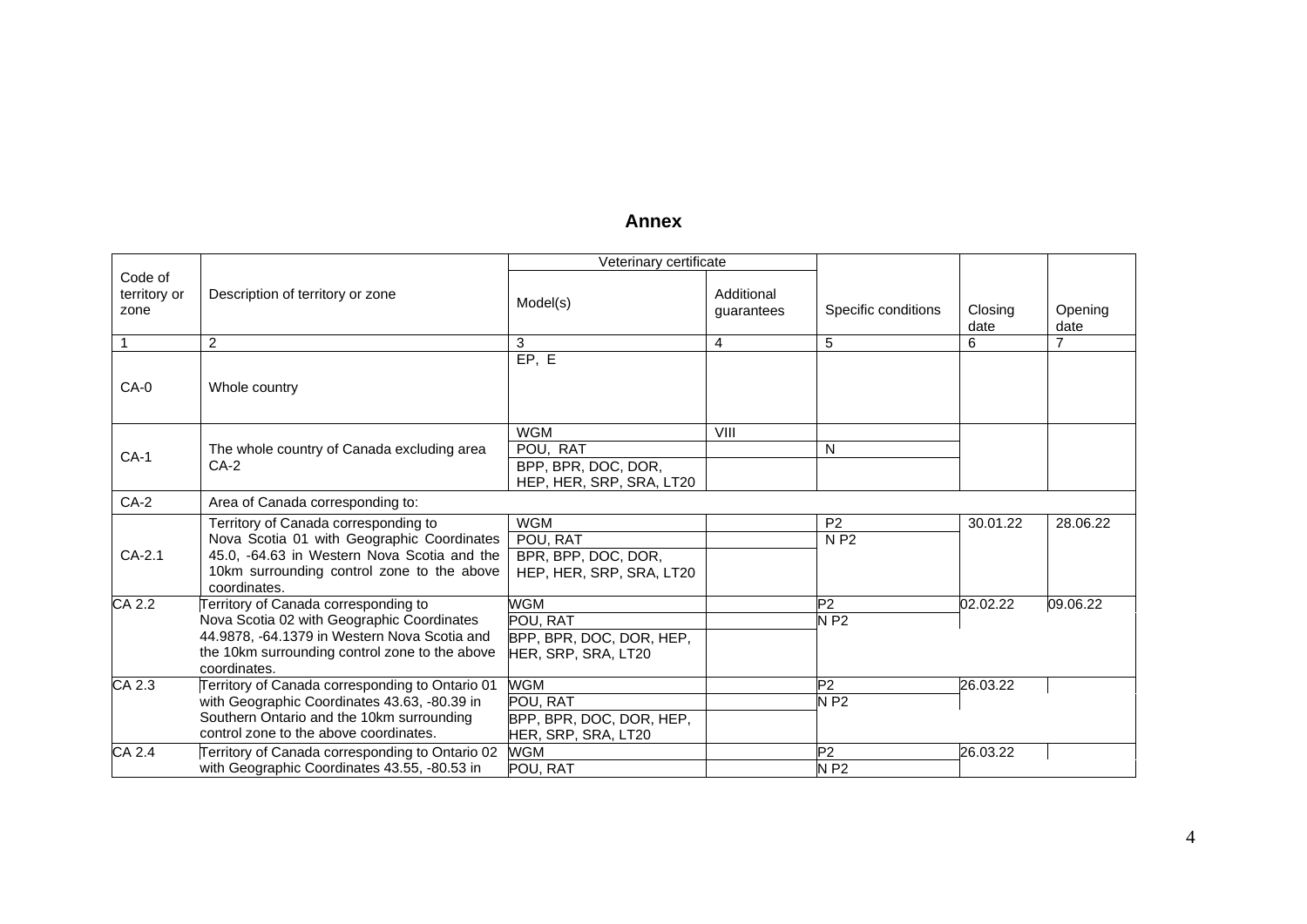|                     | Southern Ontario and the 10km surrounding       | BPP, BPR, DOC, DOR, HEP, |                    |          |
|---------------------|-------------------------------------------------|--------------------------|--------------------|----------|
|                     | control zone to the above coordinates.          | HER, SRP, SRA, LT20      |                    |          |
| $\overline{CA}$ 2.5 | Territory of Canada corresponding to Ontario 03 | <b>WGM</b>               | P2                 | 28.03.22 |
|                     | with Geographic Coordinates 43.1, -80.8 in      | POU, RAT                 | $N$ P2             |          |
|                     | Southern Ontario and the 10km surrounding       | BPP, BPR, DOC, DOR, HEP, |                    |          |
|                     | control zone to the above coordinates.          | HER, SRP, SRA, LT20      |                    |          |
| CA 2.6              | Territory of Canada corresponding to Ontario 04 | <b>WGM</b>               | P <sub>2</sub>     | 31.03.22 |
|                     | with Geographic Coordinates 44.86, -81.05 in    | POU, RAT                 | $N$ P <sub>2</sub> |          |
|                     | Southern Ontario and the 10km surrounding       | BPP, BPR, DOC, DOR, HEP, |                    |          |
|                     | control zone to the above coordinates.          | HER, SRP, SRA, LT20      |                    |          |
| CA 2.7              | Territory of Canada corresponding to Ontario 05 | <b>WGM</b>               | P2                 | 02.04.22 |
|                     | with Geographic Coordinates 44.46, -78.29 in    | POU, RAT                 | NP2                |          |
|                     | Southern Ontario and the 10km surrounding       | BPP, BPR, DOC, DOR, HEP, |                    |          |
|                     | control zone to the above coordinates.          | HER, SRP, SRA, LT20      |                    |          |
| CA 2.8              | Territory of Canada corresponding to Ontario 06 | <b>WGM</b>               | P <sub>2</sub>     | 02.04.22 |
|                     | with Geographic Coordinates 43.74, -80.38 in    | POU, RAT                 | NP2                |          |
|                     | Southern Ontario and the 10km surrounding       | BPP, BPR, DOC, DOR, HEP, |                    |          |
|                     | control zone to the above coordinates.          | HER, SRP, SRA, LT20      |                    |          |
| CA 2.9              | Territory of Canada corresponding to Ontario 07 | <b>WGM</b>               | P <sub>2</sub>     | 06.04.22 |
|                     | with Geographic Coordinates 43.93, -79.32 in    | POU, RAT                 | <b>NP2</b>         |          |
|                     | Southern Ontario and the 10km surrounding       | BPP, BPR, DOC, DOR, HEP, |                    |          |
|                     | control zone to the above coordinates.          | HER, SRP, SRA, LT20      |                    |          |
| CA 2.10             | Territory of Canada corresponding to Ontario 08 | <b>WGM</b>               | P <sub>2</sub>     | 05.04.22 |
|                     | with Geographic Coordinates 44.05, -77.42 in    | POU, RAT                 | $N$ P2             |          |
|                     | Southern Ontario and the 10km surrounding       | BPP, BPR, DOC, DOR, HEP, |                    |          |
|                     | control zone to the above coordinates.          | HER, SRP, SRA, LT20      |                    |          |
| CA 2.11             | Territory of Canada corresponding to Ontario 09 | <b>WGM</b>               | P <sub>2</sub>     | 08.04.22 |
|                     | with Geographic Coordinates 42.44, -82.09 in    | POU. RAT                 | $N$ P2             |          |
|                     | Southern Ontario and the 10km surrounding       | BPP, BPR, DOC, DOR, HEP, |                    |          |
|                     | control zone to the above coordinates.          | HER, SRP, SRA, LT20      |                    |          |
| CA 2.12             | Territory of Canada corresponding to Ontario 10 | <b>WGM</b>               | P <sub>2</sub>     | 10.04.22 |
|                     | with Geographic Coordinates 43.92, -79.28 in    | POU, RAT                 | $N$ P <sub>2</sub> |          |
|                     | Southern Ontario and the 10km surrounding       | BPP, BPR, DOC, DOR, HEP, |                    |          |
|                     | control zone to the above coordinates.          | HER, SRP, SRA, LT20      |                    |          |
| CA 2.13             | Territory of Canada corresponding to Ontario 11 | <b>WGM</b>               | P2                 | 08.04.22 |
|                     | with Geographic Coordinates 45.20, -74.56 in    | POU. RAT                 |                    |          |
|                     | Eastern Ontario and the 10km surrounding        | BPP, BPR, DOC, DOR, HEP, | N P <sub>2</sub>   |          |
|                     | control zone to the above coordinates.          | HER, SRP, SRA, LT20      |                    |          |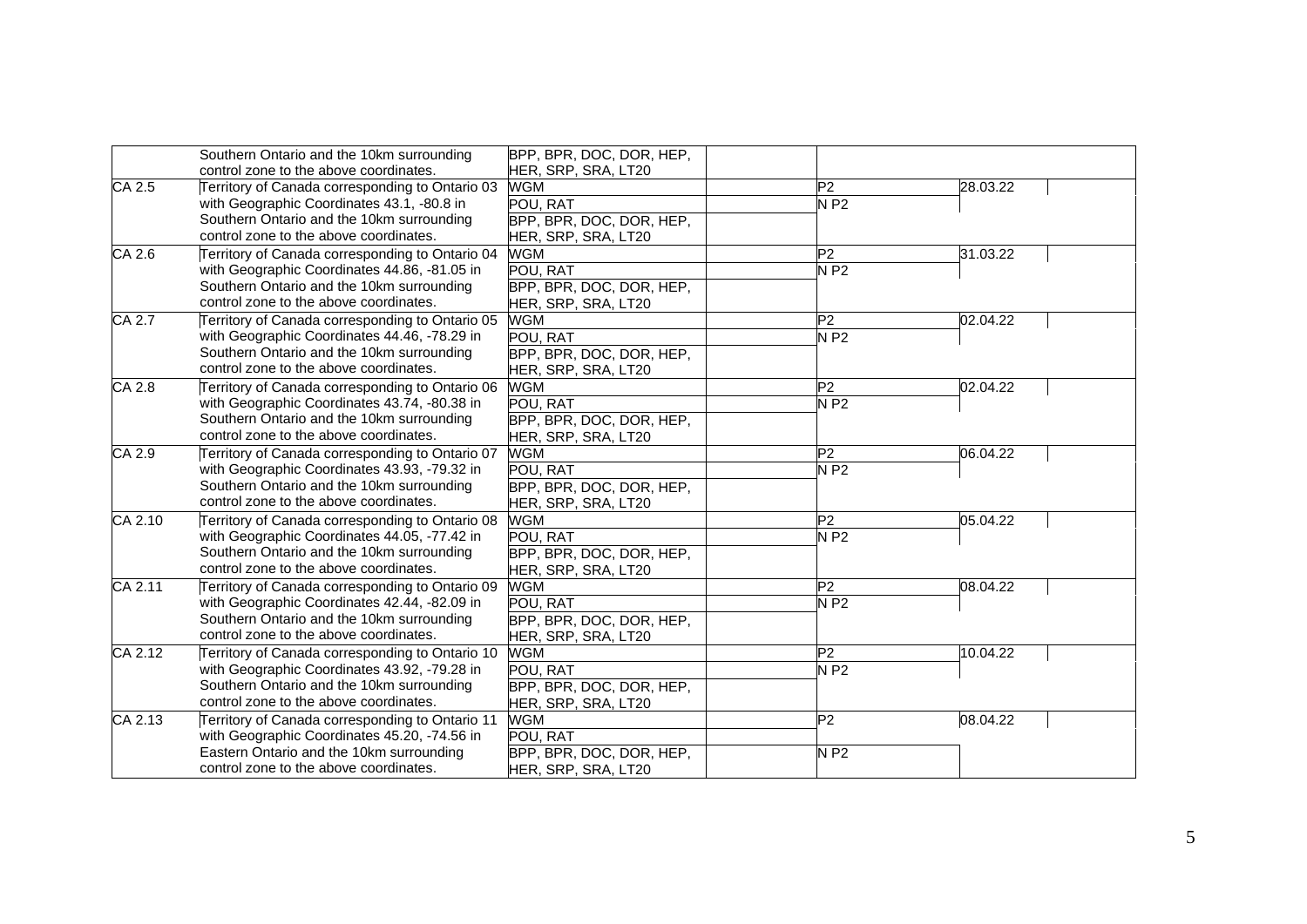| $CA$ 2.14            | Territory of Canada corresponding to Ontario 12                                                 | <b>WGM</b>               | $\overline{P2}$ | 08.04.22 |
|----------------------|-------------------------------------------------------------------------------------------------|--------------------------|-----------------|----------|
|                      | with Geographic Coordinates 45.19, -74.52 in                                                    | POU. RAT                 | <b>NP2</b>      |          |
|                      | Eastern Ontario and the 10km surrounding                                                        | BPP, BPR, DOC, DOR, HEP, |                 |          |
|                      | control zone to the above coordinates.                                                          | HER, SRP, SRA, LT20      |                 |          |
| $\overline{CA}$ 2.15 | Territory of Canada corresponding to Alberta 01                                                 | <b>WGM</b>               | P2              | 07.04.22 |
|                      | with Geographic Coordinates 51.75, -113.95 in                                                   | POU, RAT                 | NP2             |          |
|                      | Southern Alberta and the 10km surrounding                                                       | BPP, BPR, DOC, DOR, HEP, |                 |          |
|                      | control zone to the above coordinates.                                                          | HER, SRP, SRA, LT20      |                 |          |
| CA 2.16              | Territory of Canada corresponding to Ontario 13                                                 | WGM                      | P2              | 13.04.22 |
|                      | with Geographic Coordinates 44.15, -80.95 in                                                    | POU, RAT                 | NP2             |          |
|                      | Southern Ontario and the 10km surrounding                                                       | BPP, BPR, DOC, DOR, HEP, |                 |          |
|                      | control zone to the above coordinates.                                                          | HER, SRP, SRA, LT20      |                 |          |
| CA 2.17              | Territory of Canada corresponding to Alberta 02                                                 | <b>WGM</b>               | $\overline{P2}$ | 11.04.22 |
|                      | with Geographic Coordinates 51.77, -113.96 in                                                   | POU, RAT                 | $N$ P2          |          |
|                      | Southern Alberta and the 10km surrounding                                                       | BPP, BPR, DOC, DOR, HEP, |                 |          |
|                      | control zone to the above coordinates.                                                          | HER, SRP, SRA, LT20      |                 |          |
| CA 2.18              | Territory of Canada corresponding to Alberta 03                                                 | <b>WGM</b>               | P2              | 11.04.22 |
|                      | with Geographic Coordinates 52.71, -113.57 in                                                   | POU, RAT                 | $N$ P2          |          |
|                      | Southern Alberta and the 10km surrounding                                                       | BPP, BPR, DOC, DOR, HEP, |                 |          |
|                      | control zone to the above coordinates.                                                          | HER, SRP, SRA, LT20      |                 |          |
| CA 2.19              | Territory of Canada corresponding to Alberta 04<br>with Geographic Coordinates 51.6, -113.46 in | <b>WGM</b>               | P <sub>2</sub>  | 11.04.22 |
|                      |                                                                                                 | POU, RAT                 | $N$ P2          |          |
|                      | Southern Alberta and the 10km surrounding                                                       | BPP, BPR, DOC, DOR, HEP, |                 |          |
|                      | control zone to the above coordinates.                                                          | HER, SRP, SRA, LT20      |                 |          |
| CA 2.20              | Territory of Canada corresponding to Alberta 05                                                 | <b>WGM</b>               | P <sub>2</sub>  | 11.04.22 |
|                      | with Geographic Coordinates 52.27, -112.12 in                                                   | POU, RAT                 | <b>NP2</b>      |          |
|                      | Southern Alberta and the 10km surrounding                                                       | BPP, BPR, DOC, DOR, HEP, |                 |          |
|                      | control zone to the above coordinates.                                                          | HER, SRP, SRA, LT20      |                 |          |
| CA 2.21              | Territory of Canada corresponding to Alberta 06                                                 | <b>WGM</b>               | P2              | 11.04.22 |
|                      | with Geographic Coordinates 52.93, -113.31 in                                                   | POU, RAT                 | $N$ P2          |          |
|                      | Southern Alberta and the 10km surrounding                                                       | BPP, BPR, DOC, DOR, HEP, |                 |          |
|                      | control zone to the above coordinates.                                                          | HER, SRP, SRA, LT20      |                 |          |
| CA 2.22              | Territory of Canada corresponding to Quebec 01                                                  | <b>WGM</b>               | P2              | 14.04.22 |
|                      | with Geographic Coordinates 45.49, -71.48 in                                                    | POU, RAT                 | <b>NP2</b>      |          |
|                      | Southern Quebec and the 10km surrounding                                                        | BPP, BPR, DOC, DOR, HEP, |                 |          |
|                      | control zone to the above coordinates.                                                          | HER, SRP, SRA, LT20      |                 |          |
| CA 2.23              | Territory of Canada corresponding to Alberta 07                                                 | <b>WGM</b>               | $\overline{P2}$ | 12.04.22 |
|                      | with Geographic Coordinates 52.9, -112.91 in                                                    | POU, RAT                 | $N$ P2          |          |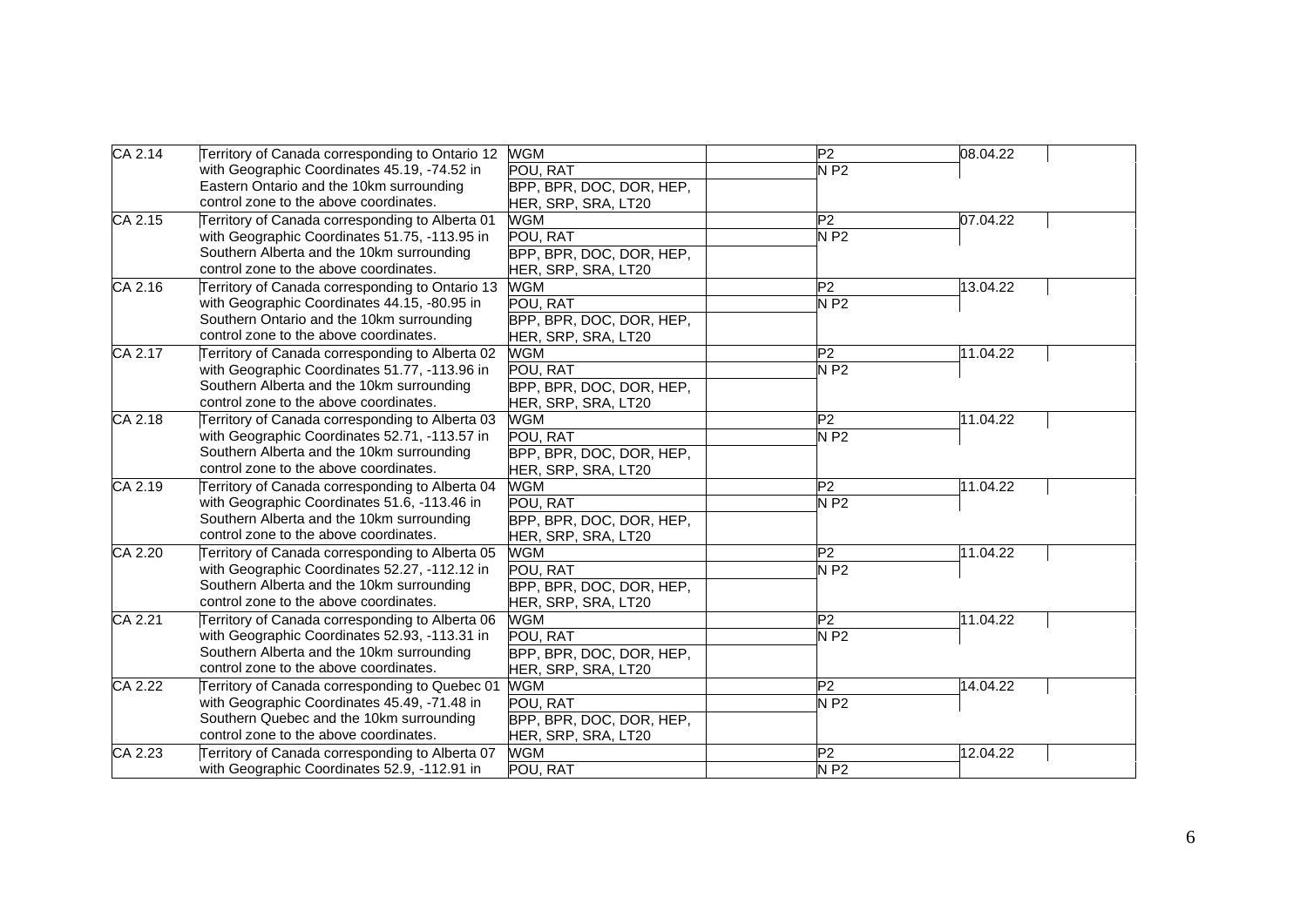|         | Southern Alberta and the 10km surrounding<br>control zone to the above coordinates. | BPP, BPR, DOC, DOR, HEP,<br>HER, SRP, SRA, LT20 |                |          |
|---------|-------------------------------------------------------------------------------------|-------------------------------------------------|----------------|----------|
| CA 2.24 | Territory of Canada corresponding to Alberta 08                                     | <b>WGM</b>                                      | P <sub>2</sub> | 14.04.22 |
|         | with Geographic Coordinates 51.77, -113.88 in                                       | POU, RAT                                        | $N$ P2         |          |
|         | Southern Alberta and the 10km surrounding                                           | BPP, BPR, DOC, DOR, HEP,                        |                |          |
|         | control zone to the above coordinates.                                              | HER, SRP, SRA, LT20                             |                |          |
| CA 2.25 | Territory of Canada corresponding to Quebec 02                                      | <b>WGM</b>                                      | P2             | 21.04.22 |
|         | with Geographic Coordinates 45.49, -71.48 in                                        | POU, RAT                                        | <b>NP2</b>     |          |
|         | Southern Quebec and the 10km surrounding                                            | BPP, BPR, DOC, DOR, HEP,                        |                |          |
|         | control zone to the above coordinates.                                              | HER, SRP, SRA, LT20                             |                |          |
| CA 2.26 | Territory of Canada corresponding to Ontario 14                                     | <b>WGM</b>                                      | P2             | 21.04.22 |
|         | with Geographic Coordinates 45.22, -74.5 in                                         | POU, RAT                                        | $N$ P2         |          |
|         | Eastern Ontario and the 10km surrounding                                            | BPP, BPR, DOC, DOR, HEP,                        |                |          |
|         | control zone to the above coordinates.                                              | HER, SRP, SRA, LT20                             |                |          |
| CA 2.27 | Territory of Canada corresponding to Quebec 03                                      | <b>WGM</b>                                      | P <sub>2</sub> | 14.04.22 |
|         | with Geographic Coordinates 45.21, -72.54 in                                        | POU, RAT                                        | $N$ P2         |          |
|         | Southern Quebec and the 10km surrounding                                            | BPP, BPR, DOC, DOR, HEP,                        |                |          |
|         | control zone to the above coordinates.                                              | HER, SRP, SRA, LT20                             |                |          |
| CA 2.28 | Territory of Canada corresponding to British                                        | <b>WGM</b>                                      | P2             | 15.04.22 |
|         | Columbia 01 with Geographic Coordinates 50.5, - POU, RAT                            |                                                 | $N$ P2         |          |
|         | 119.21 in Southern British Columbia and the                                         | BPP, BPR, DOC, DOR, HEP,                        |                |          |
|         | 10km surrounding control zone to the above                                          | HER, SRP, SRA, LT20                             |                |          |
|         | coordinates.                                                                        |                                                 |                |          |
| CA 2.29 | Territory of Canada corresponding to Alberta 09                                     | <b>WGM</b>                                      | P <sub>2</sub> | 10.04.22 |
|         | with Geographic Coordinates 51.61, -113.45 in                                       | POU, RAT                                        | $N$ P2         |          |
|         | Southern Alberta and the 10km surrounding                                           | BPP, BPR, DOC, DOR, HEP,                        |                |          |
|         | control zone to the above coordinates.                                              | HER, SRP, SRA, LT20                             |                |          |
| CA 2.30 | Territory of Canada corresponding to Alberta 10                                     | <b>WGM</b>                                      | P2             | 19.04.22 |
|         | with Geographic Coordinates 49.43, -112.37 in                                       | POU. RAT                                        | $N$ P2         |          |
|         | Southern Alberta and the 10km surrounding                                           | BPP, BPR, DOC, DOR, HEP,                        |                |          |
|         | control zone to the above coordinates.                                              | HER, SRP, SRA, LT20                             |                |          |
| CA 2.31 | Territory of Canada corresponding to Alberta 11                                     | <b>WGM</b>                                      | P <sub>2</sub> | 19.04.22 |
|         | with Geographic Coordinates 51.76, -113.89 in                                       | POU, RAT                                        | <b>NP2</b>     |          |
|         | Southern Alberta and the 10km surrounding                                           | BPP, BPR, DOC, DOR, HEP,                        |                |          |
|         | control zone to the above coordinates.                                              | HER, SRP, SRA, LT20                             |                |          |
| CA 2.32 | Territory of Canada corresponding to Quebec                                         | <b>WGM</b>                                      | P <sub>2</sub> | 17.04.22 |
|         | 04 with Geographic Coordinates 45.72, -71.78                                        | POU, RAT                                        | N P2           |          |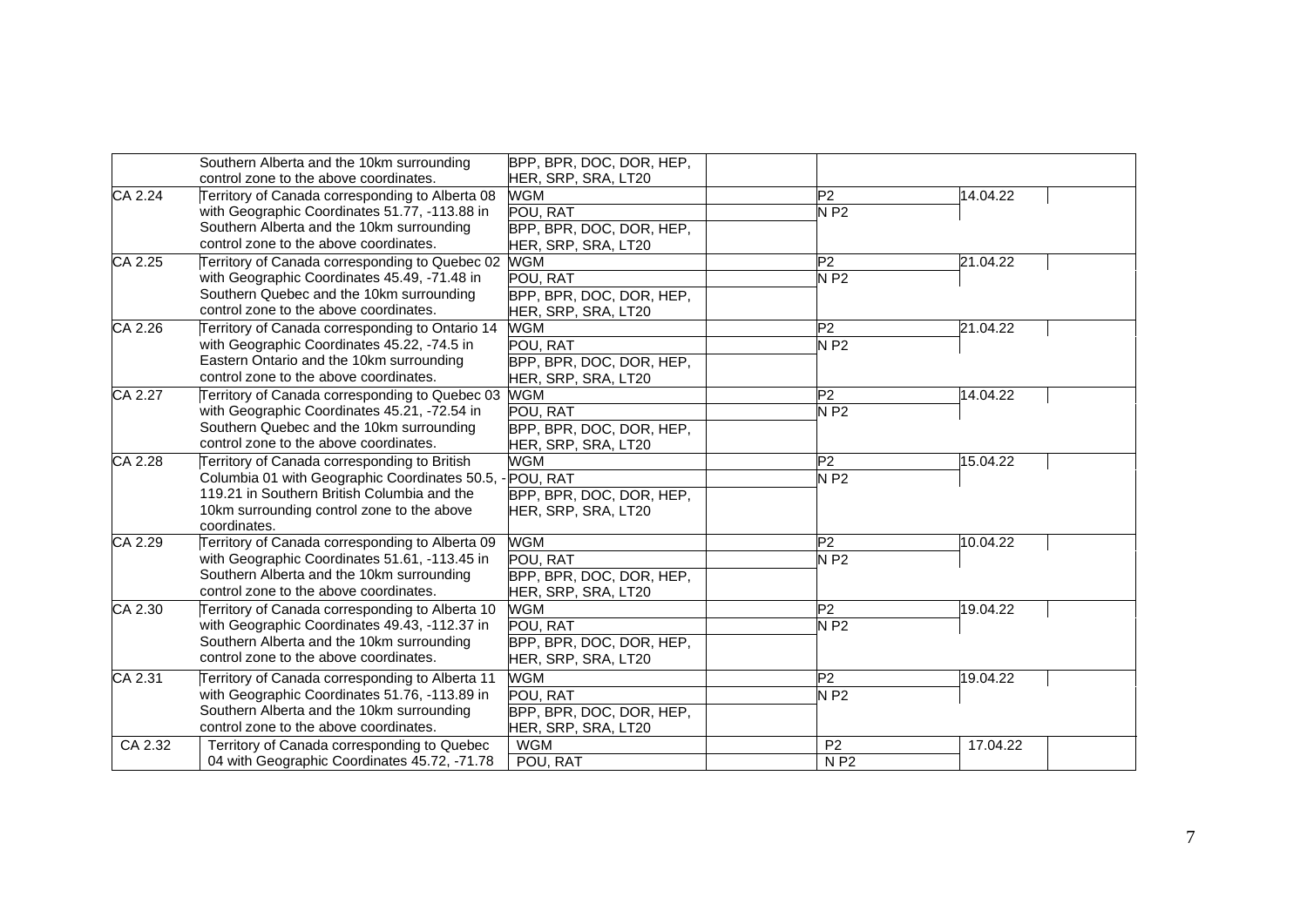|         | in Southern Quebec and the 10km surrounding<br>control zone to the above coordinates.                                                                                                                | BPP, BPR, DOC, DOR,<br>HEP, HER, SRP, SRA,<br><b>LT20</b>                           |                                      |          |
|---------|------------------------------------------------------------------------------------------------------------------------------------------------------------------------------------------------------|-------------------------------------------------------------------------------------|--------------------------------------|----------|
| CA 2.33 | Territory of Canada corresponding to<br>Saskatchewan 01 with Geographic<br>Coordinates 51.46, -106.48 in Southern<br>Saskatchewan and the 10km surrounding<br>control zone to the above coordinates. | <b>WGM</b><br>POU, RAT<br>BPP, BPR, DOC, DOR,<br>HEP, HER, SRP, SRA,<br><b>LT20</b> | P <sub>2</sub><br>N P2               | 26.04.22 |
| CA 2.34 | Territory of Canada corresponding to<br>Saskatchewan 02 with Geographic<br>Coordinates 51.46, -106.48 in Southern<br>Saskatchewan and the 10km surrounding<br>control zone to the above coordinates. | <b>WGM</b><br>POU, RAT<br>BPP, BPR, DOC, DOR,<br>HEP, HER, SRP, SRA,<br><b>LT20</b> | $\overline{P2}$<br>N P2              | 16.04.22 |
| CA 2.35 | Territory of Canada corresponding to Alberta<br>12 with Geographic Coordinates 49.27, -<br>112.82 in Southern Alberta and the 10km<br>surrounding control zone to the above<br>coordinates.          | <b>WGM</b><br>POU, RAT<br>BPP, BPR, DOC, DOR,<br>HEP, HER, SRP, SRA,<br><b>LT20</b> | $\overline{P2}$<br>N P2              | 20.04.22 |
| CA 2.36 | Territory of Canada corresponding to Quebec<br>05 with Geographic Coordinates 45.72, -71.82<br>in Southern Quebec and the 10km surrounding<br>control zone to the above coordinates.                 | <b>WGM</b><br>POU, RAT<br>BPP, BPR, DOC, DOR,<br>HEP, HER, SRP, SRA,<br><b>LT20</b> | P <sub>2</sub><br>N P2               | 21.04.22 |
| CA 2.37 | Territory of Canada corresponding to Ontario<br>12 with Geographic Coordinates 44.06, -79.35<br>in Southern Ontario and the 10km surrounding<br>control zone to the above coordinates.               | <b>WGM</b><br>POU, RAT<br>BPP, BPR, DOC, DOR,<br>HEP, HER, SRP, SRA,<br><b>LT20</b> | P <sub>2</sub><br>N P2               | 22.04.22 |
| CA 2.38 | Territory of Canada corresponding to Alberta<br>13 with Geographic Coordinates 51.6, -113.49<br>in Southern Alberta and the 10km surrounding<br>control zone to the above coordinates.               | <b>WGM</b><br>POU, RAT<br>BPP, BPR, DOC, DOR,<br>HEP, HER, SRP, SRA,<br>LT20        | P <sub>2</sub><br>N P2               | 22.04.22 |
| CA 2.39 | Territory of Canada corresponding to Manitoba<br>01 with Geographic Coordinates 49.87, -95.89<br>in Southern Manitoba and the 10km<br>surrounding control zone to the above<br>coordinates.          | <b>WGM</b><br>POU, RAT<br>BPP, BPR, DOC, DOR,<br>HEP, HER, SRP, SRA,<br>LT20        | P <sub>2</sub><br>$N$ P <sub>2</sub> | 23.04.22 |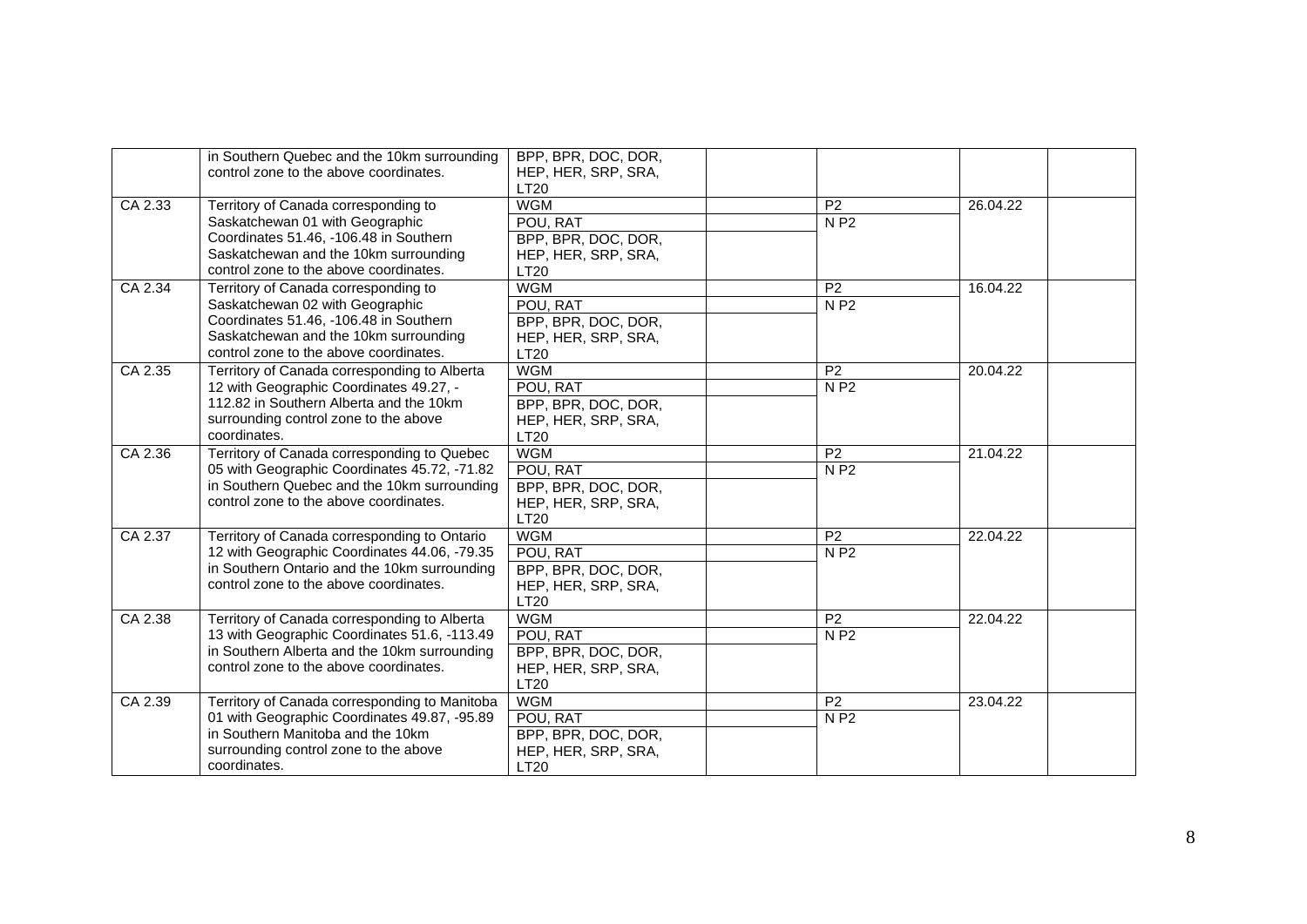| CA 2.40 | Territory of Canada corresponding to          | <b>WGM</b>          | $\overline{P2}$ | 22.04.22 |  |
|---------|-----------------------------------------------|---------------------|-----------------|----------|--|
|         | Saskatchewan 03 with Geographic               | POU, RAT            | <b>NP2</b>      |          |  |
|         | Coordinates 50.43, -107.2 in Southern         | BPP, BPR, DOC, DOR, |                 |          |  |
|         | Saskatchewan and the 10km surrounding         | HEP, HER, SRP, SRA, |                 |          |  |
|         | control zone to the above coordinates.        | <b>LT20</b>         |                 |          |  |
| CA 2.41 | Territory of Canada corresponding to Alberta  | <b>WGM</b>          | $\overline{P2}$ | 22.04.22 |  |
|         | 14 with Geographic Coordinates 52.79, -       | POU, RAT            | N P2            |          |  |
|         | 113.11 in Southern                            | BPP, BPR, DOC, DOR, |                 |          |  |
|         | Alberta and the 10km surrounding control zone | HEP, HER, SRP, SRA, |                 |          |  |
|         | to the above coordinates.                     | <b>LT20</b>         |                 |          |  |
| CA 2.42 | Territory of Canada corresponding to Alberta  | <b>WGM</b>          | P <sub>2</sub>  | 27.04.22 |  |
|         | 15 with Geographic Coordinates 52.85, -       | POU, RAT            | N P2            |          |  |
|         | 112.92 in Southern                            | BPP, BPR, DOC, DOR, |                 |          |  |
|         | Alberta and the 10km surrounding control zone | HEP, HER, SRP, SRA, |                 |          |  |
|         | to the above coordinates.                     | <b>LT20</b>         |                 |          |  |
|         |                                               |                     |                 |          |  |
|         |                                               |                     |                 |          |  |
| CA 2.43 | Territory of Canada corresponding to          | <b>WGM</b>          | P <sub>2</sub>  | 24.04.22 |  |
|         | Saskatchewan 04 with Geographic               | POU, RAT            | N P2            |          |  |
|         | Coordinates 50.07, -108.58 in Southern        | BPP, BPR, DOC, DOR, |                 |          |  |
|         | Saskatchewan and the 10km surrounding         | HEP, HER, SRP, SRA, |                 |          |  |
|         | control zone to the above coordinates.        | <b>LT20</b>         |                 |          |  |
| CA 2.44 | Territory of Canada corresponding to Ontario  | <b>WGM</b>          | $\overline{P2}$ | 26.04.22 |  |
|         | 13 with Geographic Coordinates 43.87, -81.33  | POU, RAT            | N P2            |          |  |
|         | in Southern Ontario and the 10km surrounding  | BPP, BPR, DOC, DOR, |                 |          |  |
|         | control zone to the above coordinates.        | HEP, HER, SRP, SRA, |                 |          |  |
|         |                                               | <b>LT20</b>         |                 |          |  |
| CA 2.45 | Territory of Canada corresponding to New      | <b>WGM</b>          | $\overline{P2}$ | 25.04.22 |  |
|         | Brunswick 01 with Geographic Coordinates      | POU, RAT            | N <sub>P2</sub> |          |  |
|         | 45.95, -64.9 in Southern New Brunswick and    | BPP, BPR, DOC, DOR, |                 |          |  |
|         | the 10km surrounding control zone to the      | HEP, HER, SRP, SRA, |                 |          |  |
|         | above coordinates.                            | <b>LT20</b>         |                 |          |  |
| CA 2.46 | Territory of Canada corresponding to Alberta  | <b>WGM</b>          | P <sub>2</sub>  | 28.04.22 |  |
|         | 16 with Geographic Coordinates 52.78, -       | POU, RAT            | N P2            |          |  |
|         | 112.77 in Southern Alberta and the 10km       | BPP, BPR, DOC, DOR, |                 |          |  |
|         | surrounding control zone to the above         | HEP, HER, SRP, SRA, |                 |          |  |
|         | coordinates.                                  | LT20                |                 |          |  |
| CA 2.47 | Territory of Canada corresponding to          | <b>WGM</b>          | $\overline{P2}$ | 26.04.22 |  |
|         | Saskatchewan 05 with Geographic               | POU, RAT            | <b>NP2</b>      |          |  |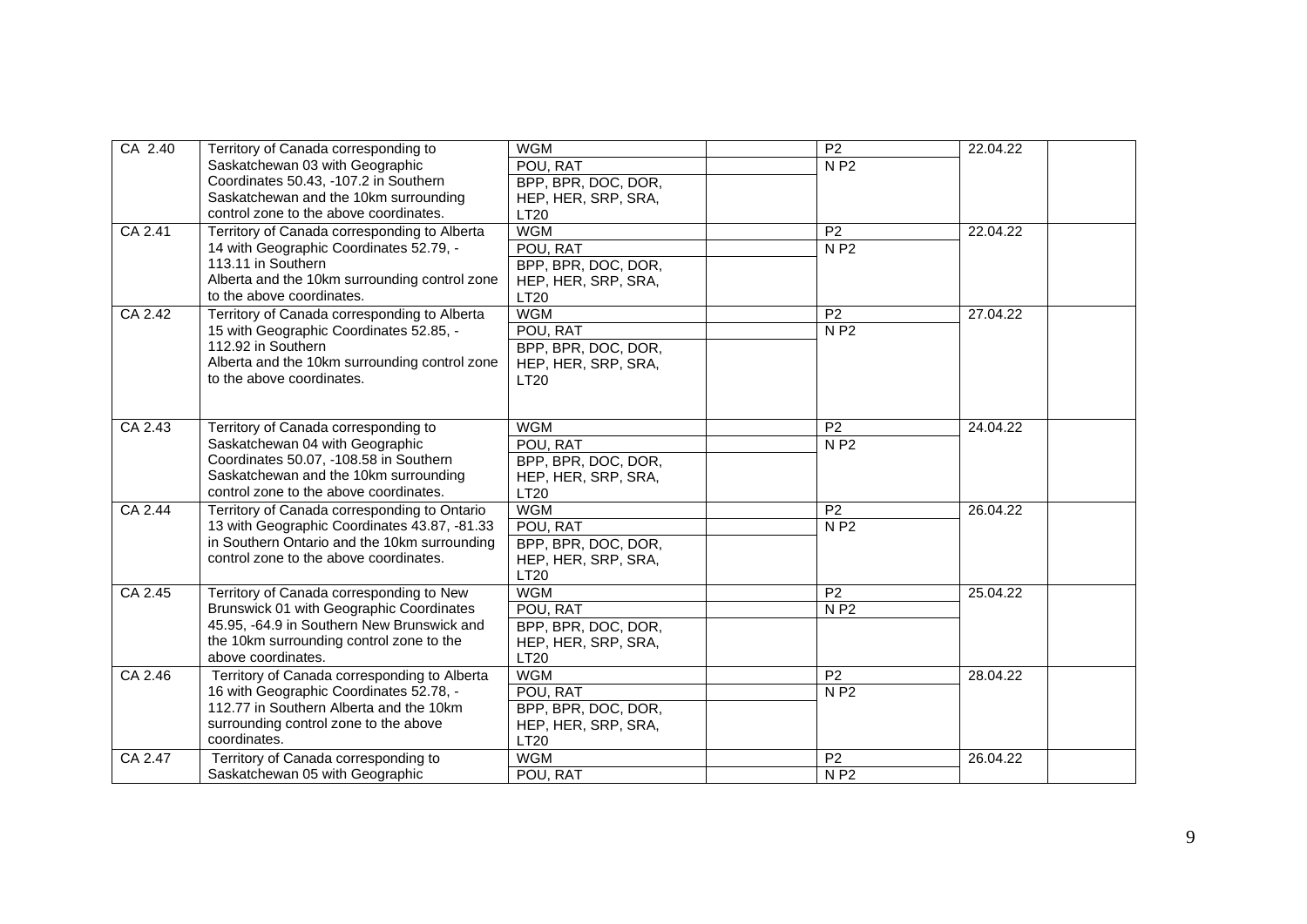|         | Coordinates 50.76, -107.1 in Southern<br>Saskatchewan and the 10km surrounding<br>control zone to the above coordinates.                                                                                     | BPP, BPR, DOC, DOR,<br>HEP, HER, SRP, SRA,<br><b>LT20</b>                           |                        |          |
|---------|--------------------------------------------------------------------------------------------------------------------------------------------------------------------------------------------------------------|-------------------------------------------------------------------------------------|------------------------|----------|
| CA 2.48 | Territory of Canada corresponding to Ontario<br>14 with Geographic Coordinates 44.14, -79.43<br>in Southern Ontario and the 10km surrounding                                                                 | <b>WGM</b><br>POU, RAT<br>BPP, BPR, DOC, DOR,                                       | P <sub>2</sub><br>N P2 | 29.04.22 |
|         | control zone to the above coordinates.                                                                                                                                                                       | HEP, HER, SRP, SRA,<br><b>LT20</b>                                                  |                        |          |
| CA 2.49 | Territory of Canada corresponding to<br>Saskatchewan 06 with Geographic<br>Coordinates 50.17, -102.62 in Southern<br>Saskatchewan and the 10km surrounding<br>control zone to the above coordinates.         | <b>WGM</b><br>POU, RAT<br>BPP, BPR, DOC, DOR,<br>HEP, HER, SRP, SRA,<br><b>LT20</b> | P <sub>2</sub><br>N P2 | 29.04.22 |
| CA 2.50 | Territory of Canada corresponding to British<br>Colombia 02 with Geographic Coordinates<br>49.97, -117.87 in Southern British Colombia<br>and the 10km surrounding control zone to the<br>above coordinates. | <b>WGM</b><br>POU, RAT<br>BPP, BPR, DOC, DOR,<br>HEP, HER, SRP, SRA,<br><b>LT20</b> | P <sub>2</sub><br>N P2 | 28.04.22 |
| CA 2.51 | Territory of Canada corresponding to Alberta<br>17 with Geographic Coordinates 53.8, -111.9<br>in Southern Alberta and the 10km surrounding<br>control zone to the above coordinates.                        | <b>WGM</b><br>POU, RAT<br>BPP, BPR, DOC, DOR,<br>HEP, HER, SRP, SRA,<br><b>LT20</b> | P <sub>2</sub><br>N P2 | 02.05.22 |
| CA 2.52 | Territory of Canada corresponding to Alberta<br>18 with Geographic Coordinates 52.84, -<br>110.74 in Southern Alberta and the 10km<br>surrounding control zone to the above<br>coordinates.                  | <b>WGM</b><br>POU, RAT<br>BPP, BPR, DOC, DOR,<br>HEP, HER, SRP, SRA,<br>LT20        | P <sub>2</sub><br>N P2 | 02.05.22 |
| CA 2.53 | Territory of Canada corresponding to Alberta<br>19 with Geographic Coordinates 49.89, -112.7<br>in Southern Alberta and the 10km surrounding<br>control zone to the above coordinates.                       | <b>WGM</b><br>POU, RAT<br>BPP, BPR, DOC, DOR,<br>HEP, HER, SRP, SRA,<br><b>LT20</b> | P <sub>2</sub><br>N P2 | 02.05.22 |
| CA 2.54 | Territory of Canada corresponding to Ontario<br>15 with Geographic Coordinates 43.67, -80.36<br>in Southern Ontario and the 10km surrounding<br>control zone to the above coordinates.                       | <b>WGM</b><br>POU, RAT<br>BPP, BPR, DOC, DOR,<br>HEP, HER, SRP, SRA,<br>LT20        | P <sub>2</sub><br>N P2 | 03.05.22 |